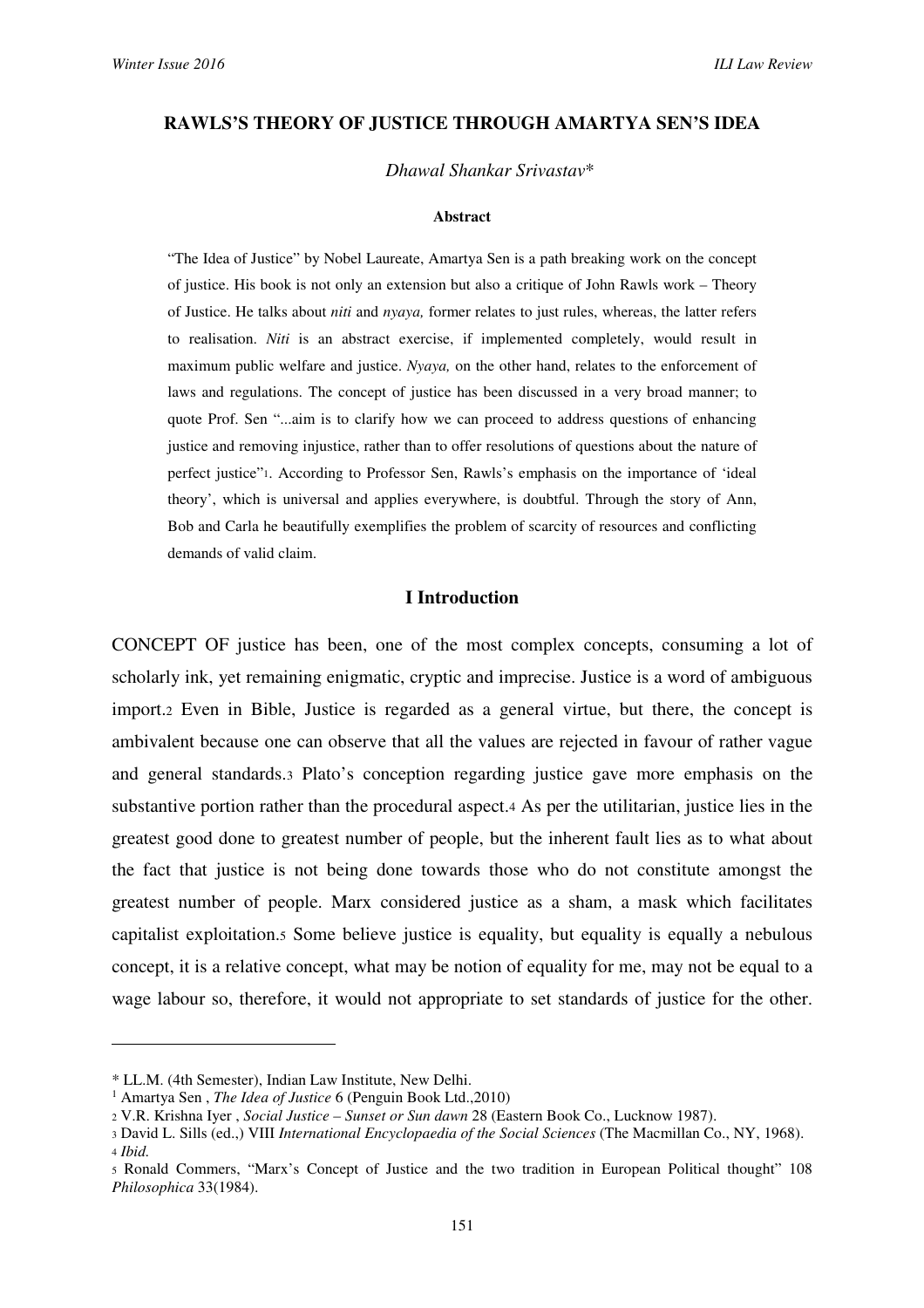But this type of comparative approach is very necessary when it comes to the question of advancement of justice, as the process of comparing, somehow makes room for debate, thereby admitting multiple sets of opinions and thereby preventing the concept of justice from a unilateral and unipolar interpretation.

The social contract theory as propounded by Hobbes, Locke and Rousseau, concentrated mainly on the institutional arrangement for a society. This approach, which can be called 'transcendental institutionalism', has two distinct features. *Firstly,* it concentrates its attention on what it identifies as perfect justice, rather than on relative comparisons of justice and injustice. *Secondly,* in the quest for the perfection, transcendental institutionalism concentrates primarily on getting the institutions right rather concentrating on the actual societies that would ultimately emerge.6

The buck stops here, what is justice? In order to understand it, it is very necessary to understand what injustice is and how to mitigate it , men turns to the meaning of justice when they themselves have experienced it, the history is replete with such instances, even Mahatma Gandhi started his quest for justice, for independence, when he himself experienced the ignominy, when he himself felt the brunt of injustice, therefore, injustice is that potent equipment through which a person understands the importance of justice, he associates himself to the injustice perpetrated on others and thus prepares himself against injustice, thus we can see that justice is an active process, a decisional process which helps one to bar a course which is wrong, by experiencing injustice a person tries to bring justice by rectification of that injustice or at least by devising methods through which that injustice could further be prevented. This is what lies in the heart of arguments which Professor Amartya Sen has made. He contradicts Rawlsian concept of justice. Rawls attempts to a theory of justice by proposing a new social contract theory, he construed the notion of justice in terms of maximisation of liberty, equality and opportunity as the central theme seeing 'justice' in the light of 'fairness'. Sen argues that the basic problem associated with Rawls concept of justice is that, it also rests on some pre requisites as the earlier theories of social contract, *i.e*., on a perfect arrangement, such perfect arrangement is simply impossible as the plurality of opinions will never allow any arrangement to become perfect, therefore, in absence of such a perfect arrangement the concept of justice as such may never fructify, it is, therefore, necessary to understand the 'idea of justice' first and then to approach towards the

<sup>6</sup> *Supra* note 1 at 6.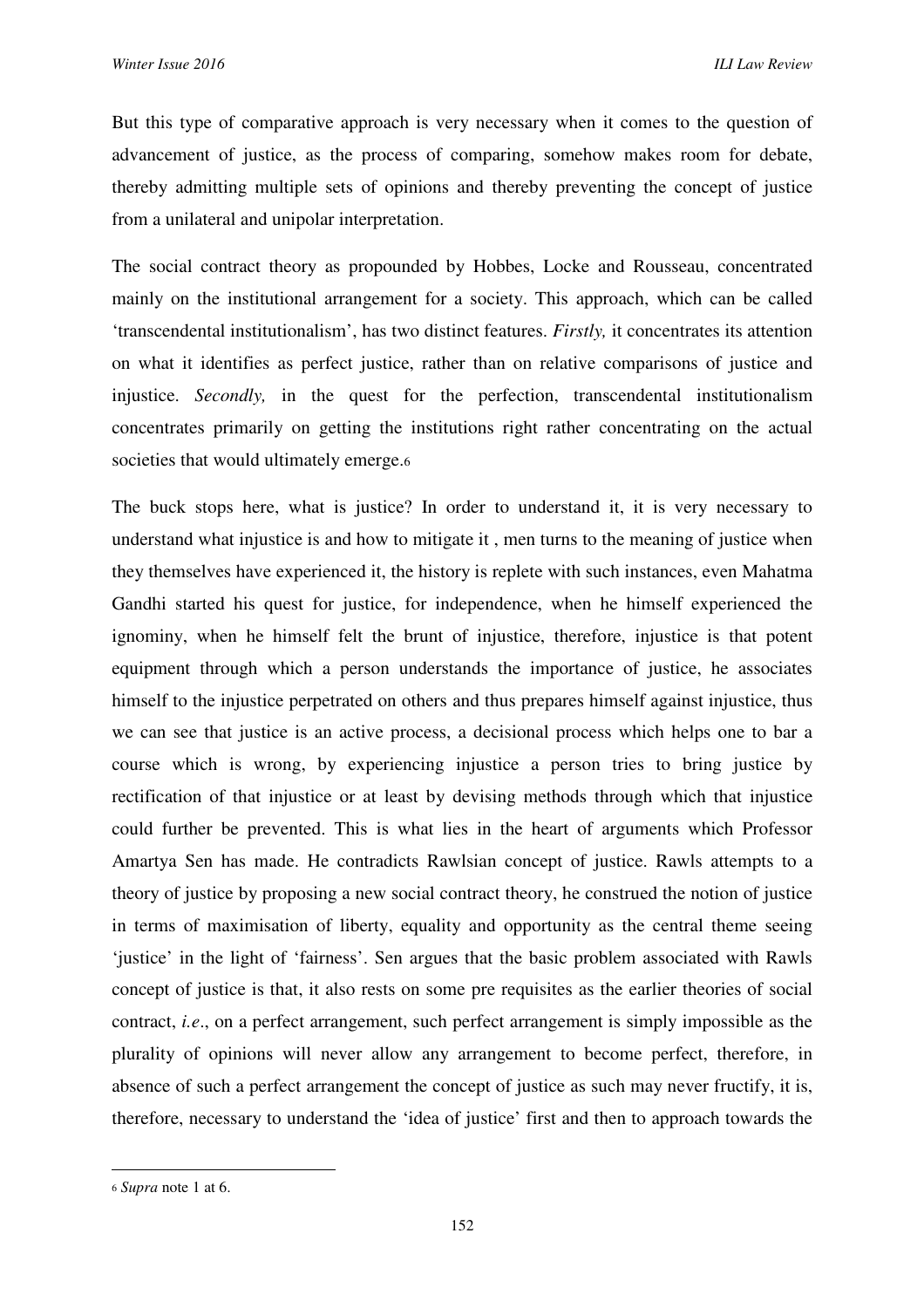l

'concept of justice' subsequently. The aim should be to mitigate injustice and justice shall automatically advance, unfurl and bloom. The present paper shall deal with these broad frameworks, it will deal with the Rawlsian's approach towards justice in the light of the book '*Idea of justice'* written by Professor Amartya Sen. The paper shall also show that how Sen's idea of justice completes the concept of justice propounded by John Rawls.

### **Rawls's theory of justice in a nutshell**

John Rawls theory of justice had come up at a time when all what everyone talked about was regarding maximising the welfare of society or the utilitarian concept of maximising the happiness of the majority of the people, 'justice' as a concept was least talked about, least discussed about. Rawls's theory of justice was in a way an alternative to the classical utilitarian.

Rawls theory of distributive justice is based on the idea that society is a system of cooperation for mutual advantage between individuals. As such, it is marked by both conflicts between differing individuals' interests and an identity of shared interest. Principles of justice should 'define the appropriate distribution of the benefits and burdens of social cooperation. One must not fail to observe the fact that Rawls's theory of justice as fairness, stretches its roots from the social contract theory, Rawls argues that it is necessary to distinguish between the genuine judgements about justice (which people have) and their subjective, self-interested views. After arriving at those objective principles, it should be measured against our own judgements, there will be inevitable distinction when one resorts to such measurement, therefore, it is important to modify our own judgement in such a way that a stage of equilibrium could be reached in which these two situations are similar; this is the situation of 'reflective equilibrium'.<sup>7</sup>

In his rather complex theory, Rawls starts with a moral conjecture, that justice is tied to fairness, with a fair society and fair institutions and those members of the society adopt this situation in order to arrive at fundamental principles of justice. The 'original position' is a central feature of John Rawls's social contract account of justice. In the words of Rawls the original position is simply a hypothetical thought experiment that seeks to:<sup>8</sup>

<sup>7</sup> Raymond Wacks, *Understanding Jurisprudence* 222 (Oxford University Press, New York, 2nd edn. , 2009). <sup>8</sup> *Id* at 223.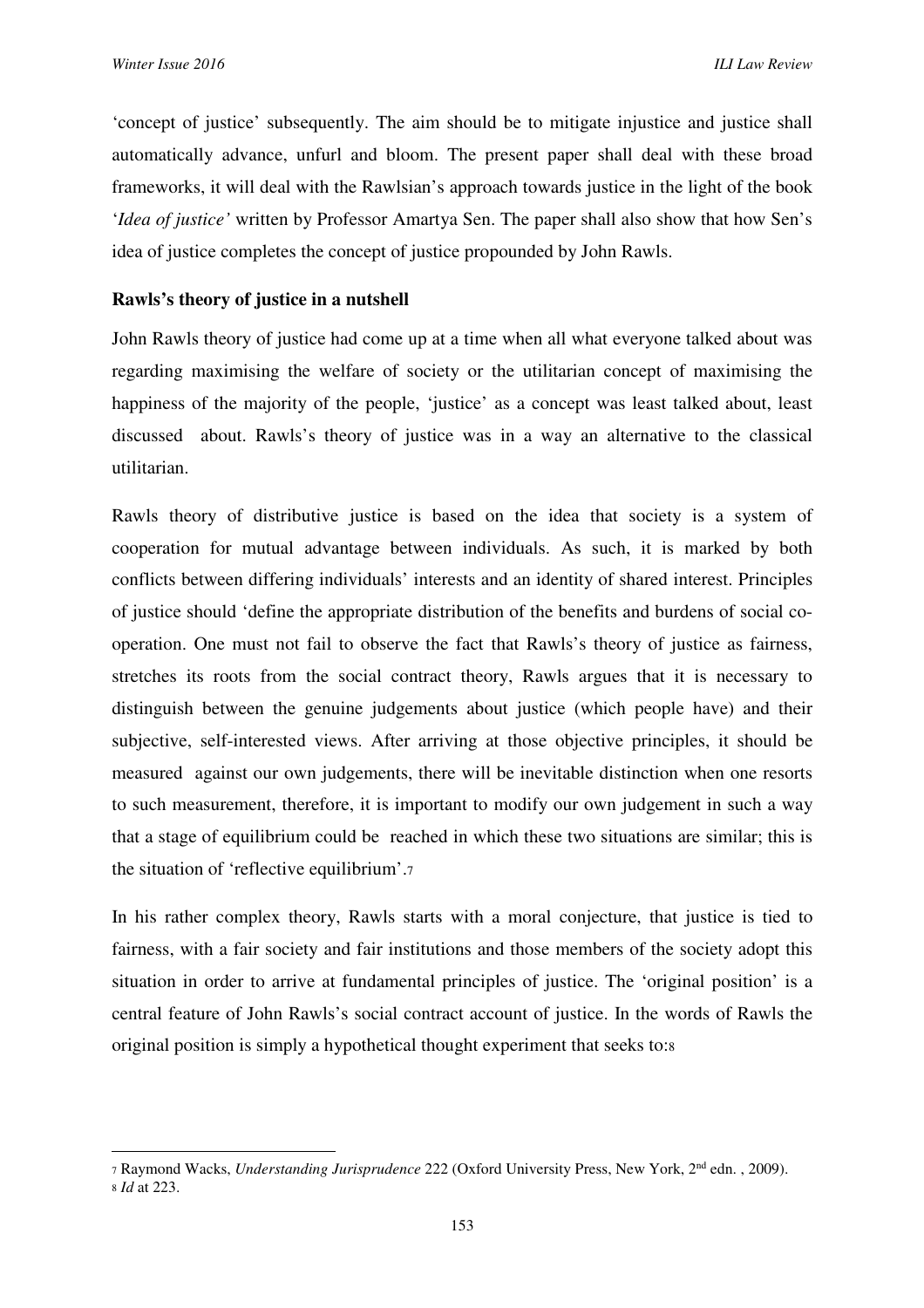Make vivid to ourselves the restrictions that it seems reasonable to impose on arguments for principles of justice, and, therefore, on these principles themselves.

Rawls imagine people in the hypothetical situation of 'original position' and places upon them the restraint of the 'veil of ignorance'. This veil denies them knowledge of their status (*e.g*. gender, ethnicity, economic standing, intelligence *etc*) and their perception about 'good living or well being'. In the words of John Rawls':<sup>9</sup>

No one knows his place in society, his class position or social status, nor does anyone know his fortune in the distribution of natural assets and abilities, his intelligence, strength, and the like. I shall even assume that the parties do not know their conceptions of the good or their special psychological propensities. The principles of justice are chosen behind a veil of ignorance. This ensures that no one is advantaged or disadvantaged in the choice of principles by the outcome of natural chance or the contingency of social circumstances. Since all are similarly situated and no one is able to design principles to favour his particular condition, the principles of justice are the result of a fir agreement or bargain.

So basically, according to Rawls this is a special type of arrangement, a contract where people favours for a strategy which maximises the prospects of the least well- off. Once the veil of ignorance is lifted and once the people leave their original position, the contract shall be maintained, out of respect for each other. So basically this is a kind of radical egalitarian liberalism in which focus is on the fact that one person should not resort to maximising profit so much that it leads to deterioration of the other person.

Rawls original position has been designed to be a fair and impartial point of view that is to be adopted in our reasoning about fundamental principles of justice and exclude personal interest when choosing the 'basic principles of justice' so as to ensure generality and validity.

# **II Principles of justice**

<sup>9</sup> *Supra* note 7 at 224.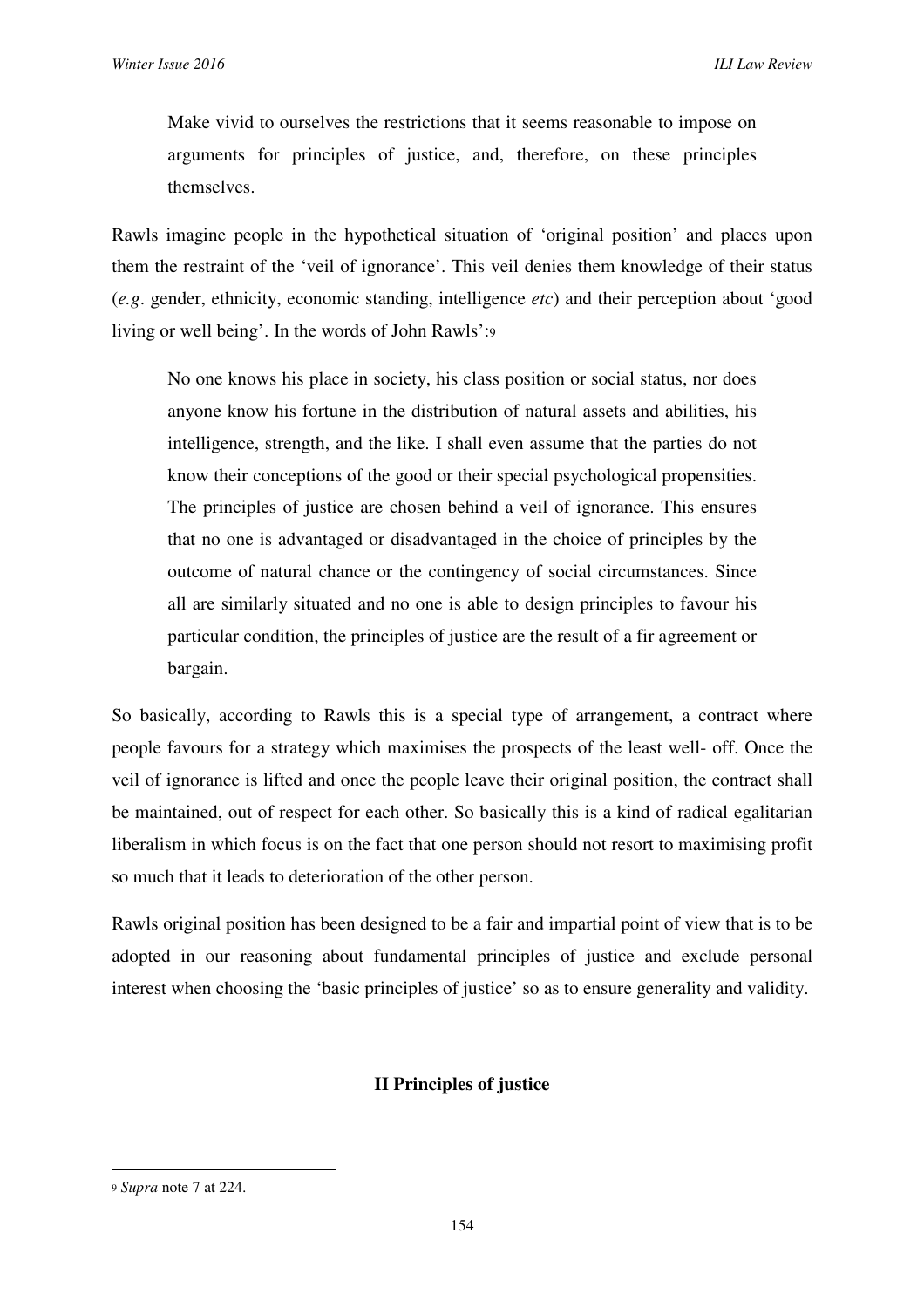Rawls's basic principles of justice are generalised means of securing generalised ends. It primarily deals with the aspect of distribution of wealth, if behind the veil of ignorance the people are confronted with the question as to whether they will accept the utilitarian principle of distribution of wealth. The answer will be a certain no, because anyone under the veil of ignorance will like to be treated with dignity, once the veil of ignorance goes up. He will stipulate basic liberties such as right to life, liberty, freedom of consciousness and religion, assembly etc and these basic liberties will similarly be demanded by a member of minority community as well, he will not take chance of ending up a member of oppressed minority being tyrannized by a majority. This brings us before the 'first principle' of Rawls *i.e.,* the 'Liberty Principle'. Rawls in his book *Political Liberalism* included this principle in a form of guarantee of fair value of the political liberties. The fair value of political liberties requires that "citizens similarly gifted and motivated have roughly an equal chance of influencing the government's policy and of attaining positions of authority irrespective of their economic and social class.10 Thus ensuring that members of a social group are able to participate in the political process which conforms to the principle of equality.

Now coming to the 'second principle', which proposes that "social and economic inequalities are to be arranged in such a way so that they are both

- i. Reasonably expected to be to everyone's advantage , and
- ii. Attached to offices and positions open to all under conditions of fair equality of opportunity

According to Rawls, social and economic inequalities should be so arranged so that they are for the greatest benefit of the least advantaged persons, also known as the 'difference principle'. The people under the veil of ignorance don't know that under what system are they going to be placed in, if the veil is lifted, whether they will be healthy or unhealthy, rich or poor. Therefore, it is advisable to have an arrangement, whereby there is an equal distribution of wealth so as to ensure that each member is on a safe side. Or the members can go for a different setup, on a qualified principle of equality (difference principle), according to which, only those social and economic inequalities will be permitted that work to the benefit or advantage of the least worst off.

<sup>10</sup> John Rawls, *Political Liberalism* 358(Columbia University Press, New York, 1993).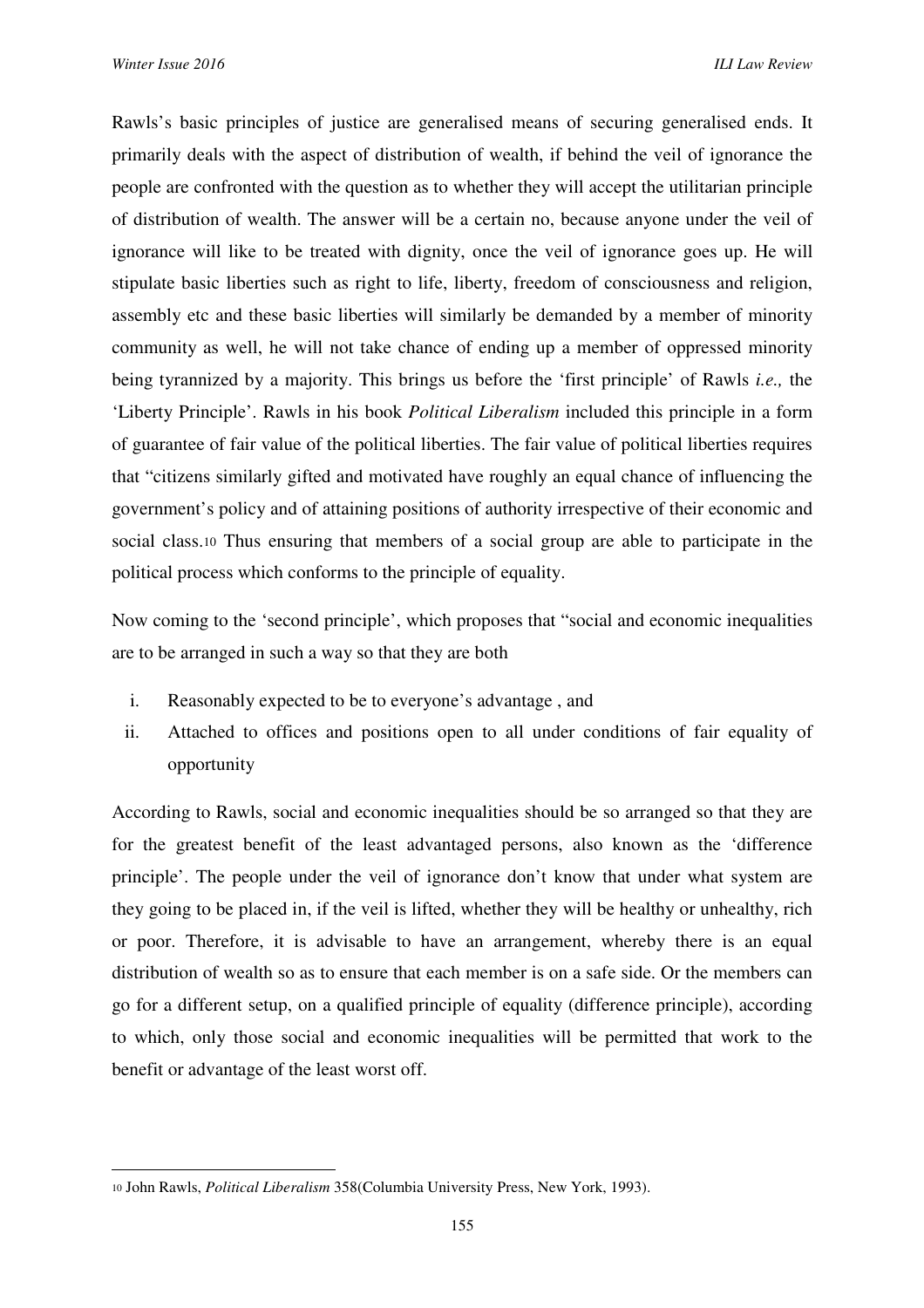Fair equality of opportunity maintains that "offices and positions" should be open to individual, regardless of his/her social background, ethnicity or sex. Rawls rejects the idea of feudal aristocracy. Rawls argues that an individual should not only have the right to opportunities, but also an effective equal chance as another of similar natural ability. Formal equality of opportunity is satisfied if there are no discrimination legal barriers that bar some groups in society from access to social institutions and offices.<sup>11</sup>

Rawls do not overrule the possibility that these two primary principles will be in conflict with each other. To meet this difficulty Rawls proposes certain 'Principles of Priority'. Such priority is 'lexical', *i.e.,* the first has to be fully satisfied before the second is to be considered. These principles have been arranged lexicographically which means that the first principle of justice takes priority over the second and the principle of fair equality of opportunity takes priority over the difference principle. This implies that the equality of basic liberties and rights, including the fair value of the political liberties, is not to be overridden by other considerations.

# **Rawls and beyond- Sen's critique of Rawlsian's approach**

Sen's chief argument against Rawls theory is that the 'transcendental institutionalism' is nothing more than a moral conjecture, a hypothesis, on which he progresses his theory and which subsequently gets infested with certain limitations.

The first objection which Sen raises is that the 'original position' which Rawls is talking about, creates a hypothetical situation, in practicality it may never be able to incorporate multifaceted, diverse, variegated, conflicting but very genuine and cogent demands of a large plurality. Sen beautifully exemplifies his point with the help of the example of the illustration of three children and a flute.12 With resources being limited we may not be able to meet the plurality of genuine voices airing their genuine demands. Anne, Bob and Clara are all well raising their genuine arguments and these genuine demands cannot be brushed aside by giving a superficial argument of being foundation less which is based on the pursuit of human fulfilment, or removal of poverty, or entitlement to enjoy the products of one's own labour.13

 $\overline{a}$ 

<sup>11</sup> Arneson , Richard, "Equality of opportunity" The Standard Encyclopedia of Philosophy (Summer 2015 edn.), Edward N. Zalta (ed.), *available at*: http://plato.stanford.edu/archives/summer 2015/entries/equalopportunity/(last visited on Mar. 25, 2015). <sup>12</sup> *Supra* note 5 at 128.

<sup>13</sup> *Ibid*.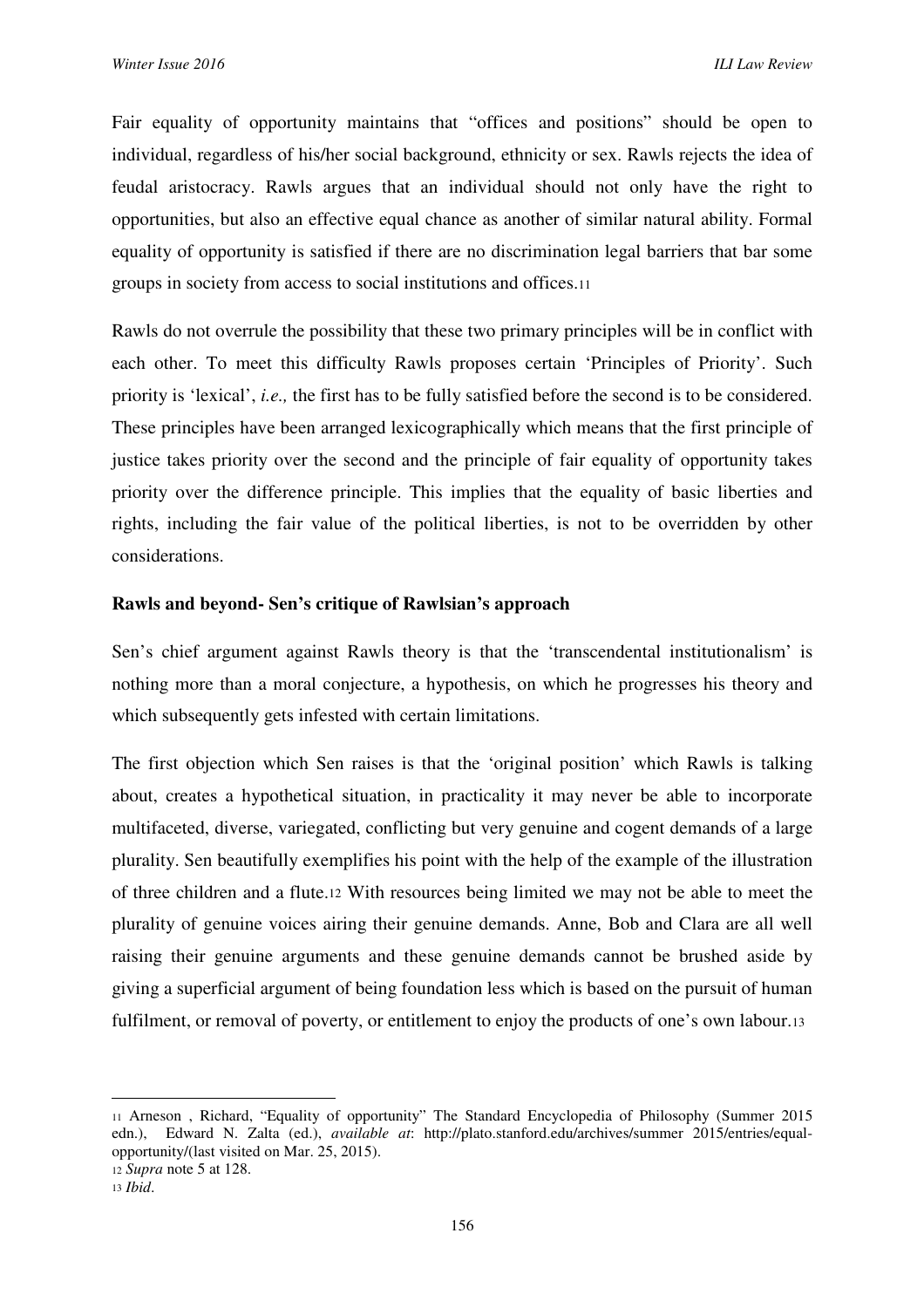So in a way transcendental theories of justice do not resort to comparative assessment between pair of alternatives, what Prof. Sen wants to propose is that concept of justice should not be indifferent to the lives of people which they are actually living.

Discussing further about his 'principles of justice', Sen argues that there is an inner dichotomy in Rawls's liberty principle. As said before, priority has been given to the liberty principle over the second principle which relates to the equality of certain general opportunities and to equity in the distribution of general – purpose resources.14 In other words liberty is that sacrosanct principle which people will not like to compromise about even if it is related to better distribution of wealth or even if it facilitates furtherance of wealth *i.e.,* the concept of liberty cannot be reduced to the level of a mere facility, but if we see when Rawls deals with the 'primary goods' then it includes things such as rights, liberties and opportunities, income and wealth, and the social bases of self respect.15 We can see that liberty though has entered but just in from of a mere facility. One can see that the concept of liberty is being treated like a king and a slave simultaneously. Again, why such kind of unrestrained priority is being given to liberty, aren't hunger, starvation and medical neglect etc less important than personal liberty?

It is important to see that in his pursuit of advancing his principles of justice he excluded the idea of merits and just deserts, or on ownership of property. He allows room for only those inequalities that would help the worst off. May be incentives can be given so that it instils amongst the member a new vigour and new vitality which can catapult them to do their work more efficiently. Here Sen argues that should not the principles adopted at the original position eliminate the need for incentives? Somehow we can see that Rawls is taking one step forward and then simultaneously going back two steps.

# **IV Niti over nyaya – The cornerstone of Sen's idea of justice**

It has been dealt that how Sen consider the perfect model of justice as redundant, he believes that all these transcendental system of justice are impregnated with a basic flaw that do not emphasizes on reduction of justice and instead emphasises on advancement of justice without taking into consideration that plurality of demands will not let this perfect system of justice to stand on its feet. According to Sen, presence of remediable injustice may well be connected with behavioural transgressions rather than with institutional shortcomings. Justice is

<sup>14</sup> *Supra* note 2 at 15.

<sup>15</sup> *Supra* note 7 at 226.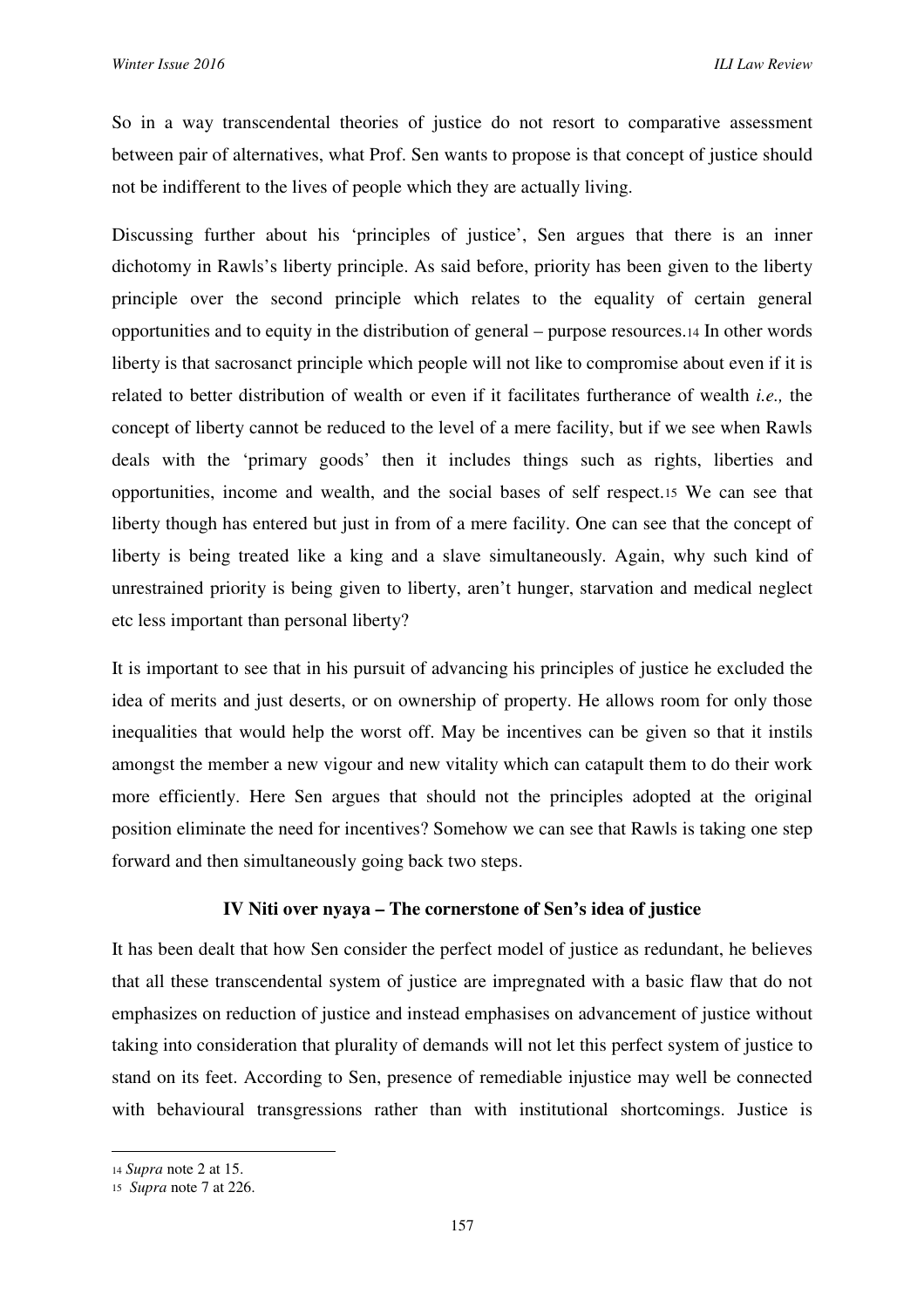ultimately connected with the way people's lives go, and not merely with the nature of the institutions surrounding them.<sup>16</sup>

Professor Sen took cue of the early Indian jurisprudence to shed light on the different concepts of justice, '*Niti*' and the '*Nyaya*'. The idea of *niti* relates to organizational propriety as well as behavioural correctness, whereas the latter, *nyaya,* is concerned with what emerges and how, and in particular the lives that people are actually able to lead.17 In other words it is necessary to assess the roles of institutions on the basis of fact that how much inclusiveness is reflected in them *i.e.,* in the broader perspective of *nyaya,* which pertains to the world that actually emerges and not just constricted to the institutions that we possess.

Sen gives an example to show the difference between *niti* and *nyaya*. Ferdinand I, roman emperor in the sixteenth century claimed: '*Fiat justitia , et pereat mundus'*, which can be translated as 'Let justice be done , though the world perish'. This is an example of a very austere form of *niti* which advocates even bringing of catastrophe, but without considering the fact that how justice will be done if world will perish? According to Professor Sen, a realization- focussed perspective also makes it easier to understand the importance of the prevention of manifest injustice in the world, rather than seeking the perfectly just.18 He further gave an example that the agitation against slavery in the eighteenth and the nineteenth century was not successful because they were labouring under the belief that abolition of slavery will lead to a perfectly just society. It was intolerably nauseating injustice that made abolition of slavery a priority.19 Even though the arrangement – centred perspective of niti is often interpreted in ways that make the presence of appropriate institutions themselves adequate to satisfy the demands of justice, the broader perspective of *nyaya* would indicate the necessity of examining what social realizations are actually generated through that institutional base.20 Such a system can help to incorporate and accommodate divergent points of view. Sen also visualises a set of principles for justice for the modern world that will avoid parochialism and address the vital questions of global injustice.

Sen acknowledges the fact that institutions play a very important role in sharpening our ability to scrutinize the values and priorities that we can consider , especially through public discussions and democracy is such an institution, which is assessed in terms of public

 $\overline{a}$ 

<sup>16</sup> *Supra* note 1 at X.

<sup>17</sup> *Supra* note 1 at XV.

<sup>18</sup> *Supra* note1 at 21.

<sup>19</sup> *Ibid.*

<sup>20</sup> *Supra* note 1 *at* 82.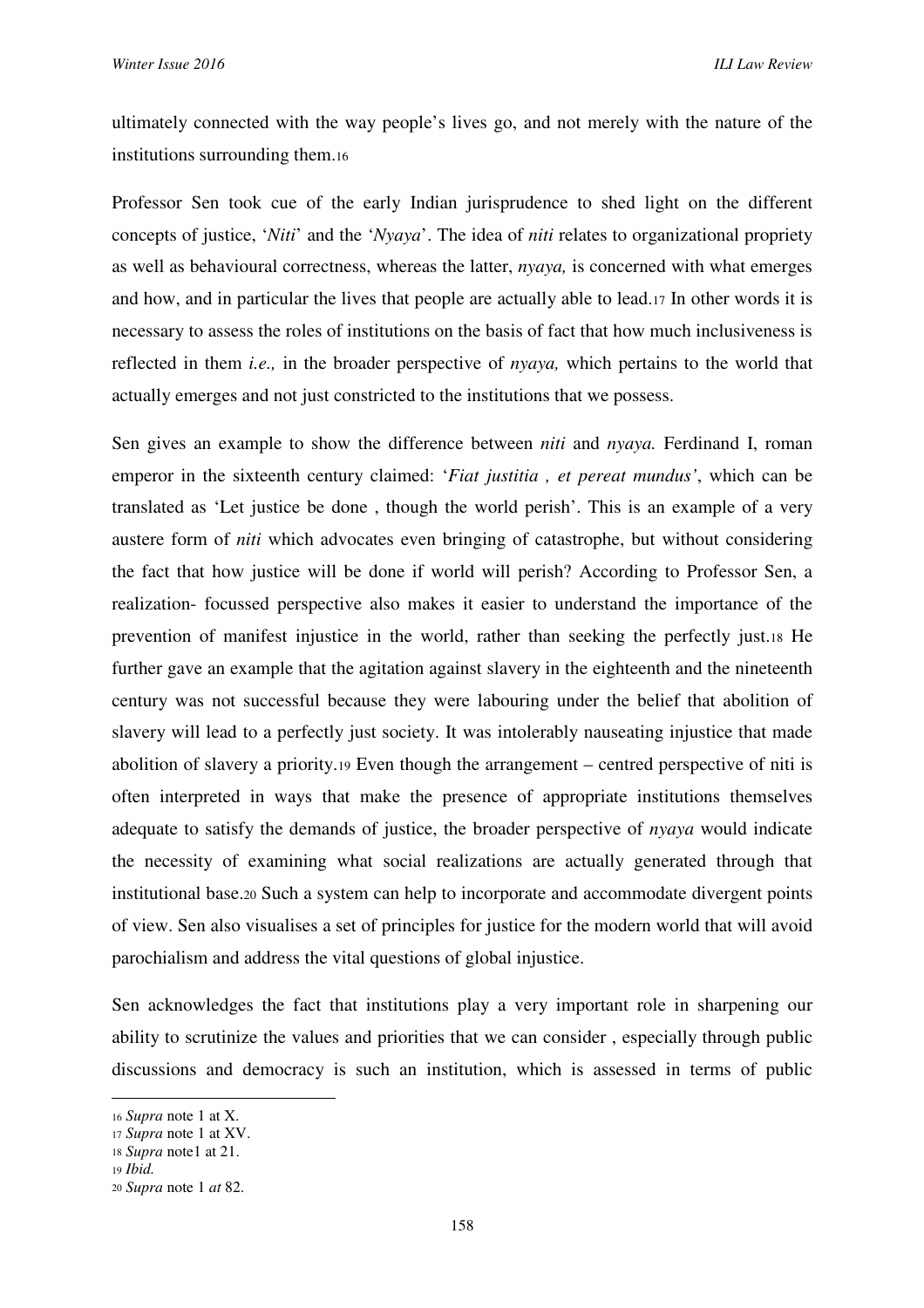reasoning , an institution of democracy should be judged on the touchstone of the extent, as to how different voices from diverse sections are able to put forth their voice and their voice actually been heard and not just about the formal existence of the institution, because a democratic institution, if fails to provide representation to the people, fails to provide the much needed opportunity to put forth their voice then the institution is insipid.

#### **V Conclusion**

Sen's work though criticizes the notion of perfect justice and rather advocates removal of injustice, but this very idea can be debated. The search for perfect justice aspires to an unachievable completeness but the problem is that many plausible cases of injustice are much more complicated.21 If we look into the complex question of gender inequality, we may get conflicting opinion regarding what really is unjust as our conception may differ regarding what should be considered as injustice pertaining to gender. Today questions are coming before society that whether men should also be given incentives on the line of women as a men also involves his labour in child rearing and domestic care, should there be a concept of paternity leave? Some people think that in order to ensure equality in opportunity between men and women, legal barrier must be lifted. These questions are very difficult to answer both men and women may reason that injustice is being done to them. The point is that there are times when a person cannot figure out what constitutes a move to a superior, more just position without reflecting upon and working out her own conception of what "perfect" justice entails. There are times when we need a Mona Lisa to anchor our judgements about Picasso and Dali.<sup>22</sup>

A vision of just society puts forth before an existing society a sort of vision, a noble pursuit which a society should aspire to accomplish, it is not necessary that the vision comes into reality but at least it leads to fulfilment of some tenets of that vision. Karl Marx theory was also regarding a perfect society in which labourers were no more the subjugated class, the theory was brushed aside as being hypothetical and not tenable and yet it has not led to the establishment of setup which Marx envisioned, but it paved a way, where economic reforms were rolled down, legislatures such as workmen compensation act, labour laws etc. were possible. A vision for perfect society also leads to lessening of injustice.

<sup>22</sup> *Id* at 281.

 $\overline{a}$ 

<sup>21</sup> Debra Satz, "Amartya Sen's The Idea Of Justice : What Approach , Which Capabilities" 43 *Rutgers Law Journal* 277(2012 ).